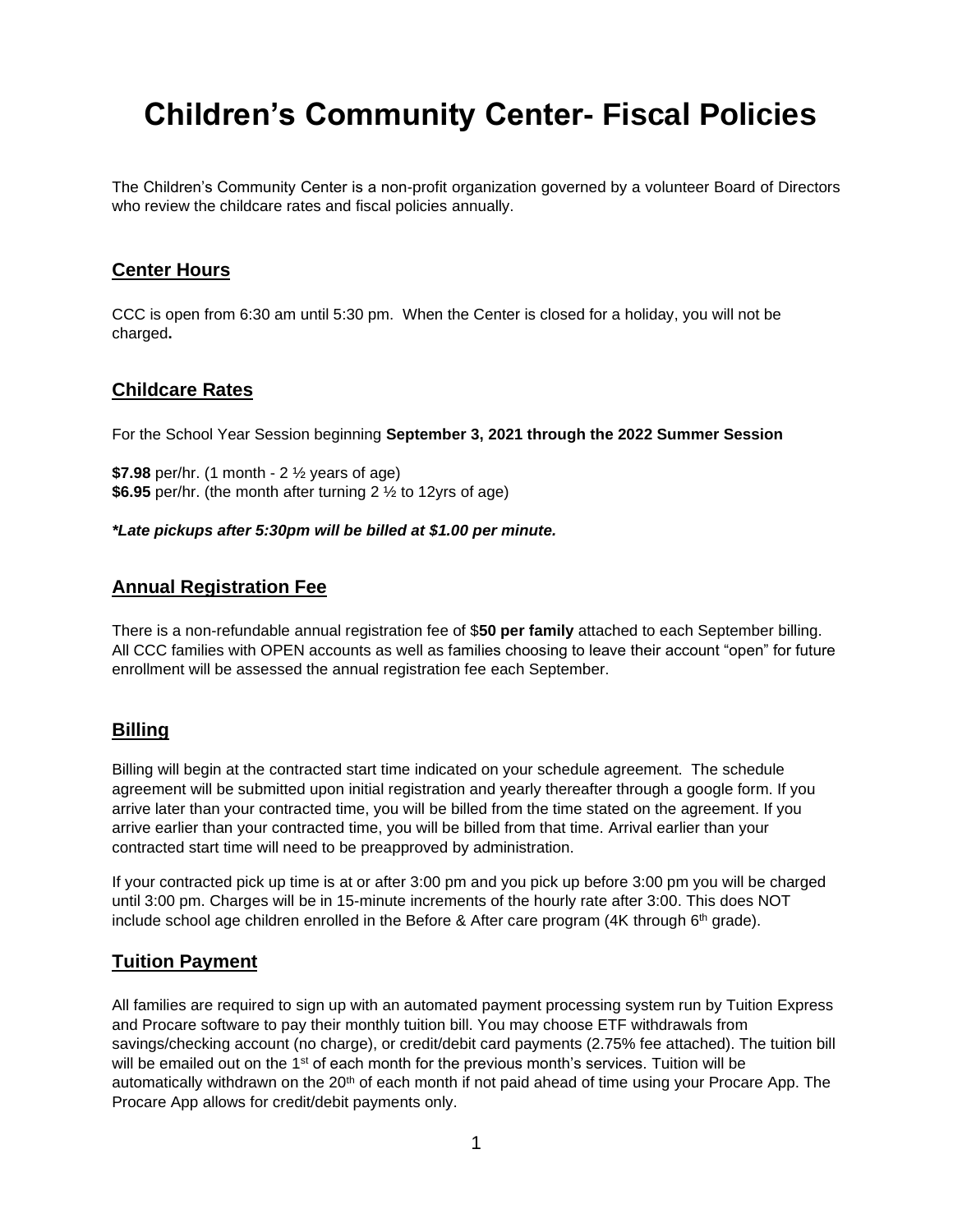# **Absentee Policy**

Children contracted over 4.0 hours per day will receive absentee days equal to the number of days contracted per week.

Preschool Only (9-noon) and School Age (Before/After care) children do not receive absentee days.

If you child is contracted:

4.0 hours or less……You will be charged the contracted hours for the day 4.25-6.0 hours………Your contracted hours are removed, and a \$15 absentee fee applied 6.25 hours or more…Your contracted hours are removed, and a \$20 absentee fee applied.

For any absences exceeding the allotted number of absentee and vacation days in the current session, you will be billed your contracted hours or up until 3:00pm.

## **Vacation Policy**

Children contracted over 4.0 hours per day will receive vacation days equal to the number of days contracted per week. Example: If a child attends 3 days a week, they are given 3 days of vacation for the school year session and 3 days of vacation during the summer session.

## **Winter Break**

The Center will be closed Christmas Eve through New Years Day.

## **Spring Break**

You must sign up if you need care. Google forms will be sent out well in advance. If you do not require care, you may use these days as additional vacation.

**Once signed up, you will be held financially responsible for the times requested. If you change your mind, you will still be billed according to the hours you requested on the sign-up sheet**.

*Please note! Failure to sign up and then requesting care after the signup deadline may result in care being denied due to ratios and prearranged staffing. All decisions will be based upon availability. There will be no absentee fees applied to pre-registered spring break.*

#### **Structured Programming 9:00 am - 12:00 pm**

The structured educational component of our program operates daily from 9:00 a.m. to 12:00 noon. Under IRS guidelines, we must be a recognized educational facility. Children attending in the morning need to arrive by 9:00 am and are billed until 12:00 noon with no vacation or absent days. If you are not in attendance, you will be billed for your regularly contracted time. **If your child will be absent for any reason, please notify the office.** Financial assistance available for qualifying families. Stop in the office.

#### **Maternity Leave 50%**

Maternity Leave is defined as the 12-week period immediately following the birth of an additional child. Families wishing to take advantage of this policy for the older sibling enrolled at CCC may reduce the older child's contracted hours by 50% during this period. You will be required to attend and/or pay for 50% of the older child's contracted hours. Preschool only children are excluded. The 9-12 structured programming portion of the day must be included in the maternity schedule, and we require the schedule to be consistent. Contact the office to discuss maternity leave scheduling.